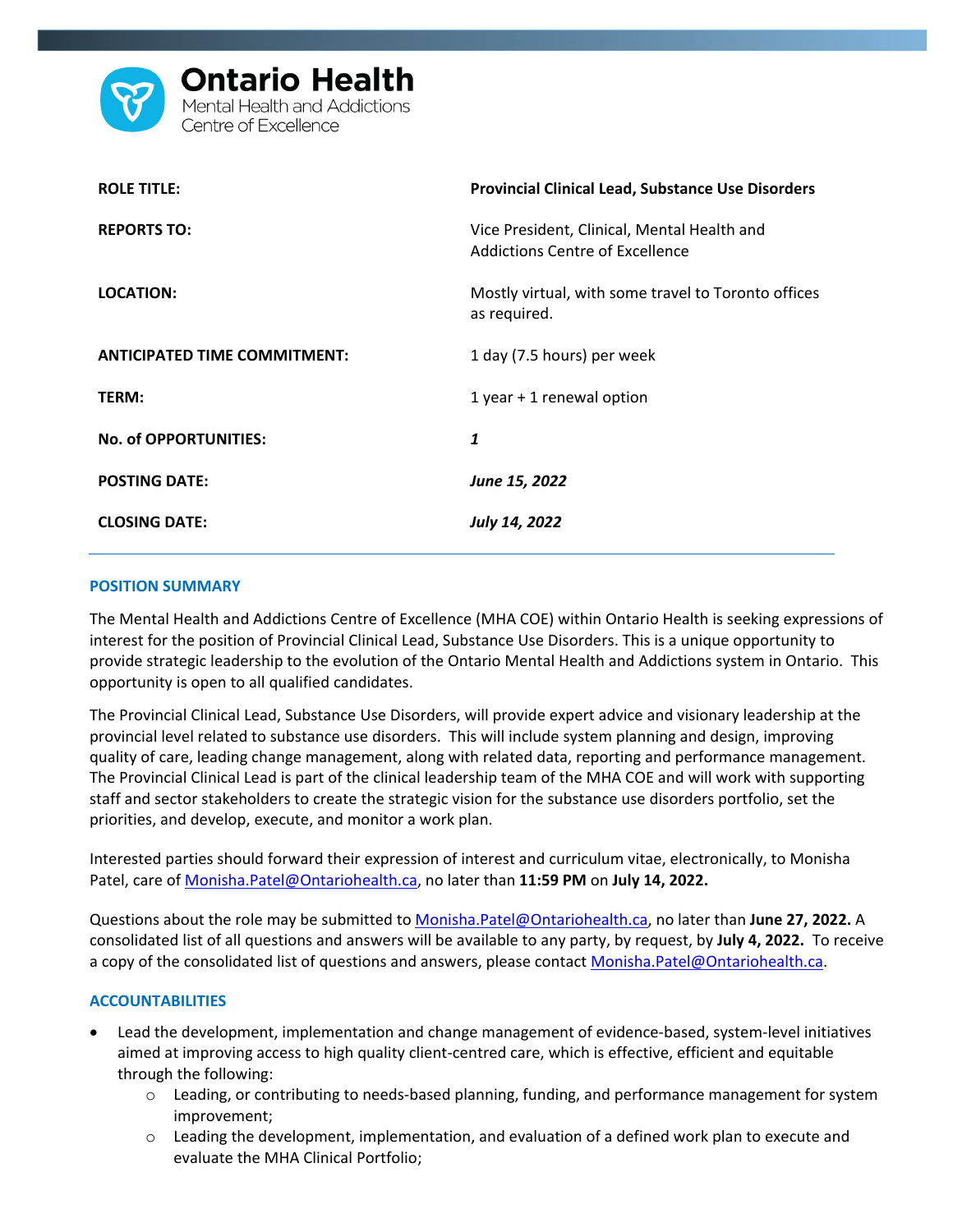- $\circ$  Leading or supporting the development and monitoring of quality and performance metrics that are aligned with targets and improvement initiatives associated with the MHA Clinical Portfolio;
- o Setting a quality improvement agenda with annual milestones, related quality indicators, knowledge transfer activities and change management plans;
- $\circ$  Acting as a resource to identify key issues and strategies that support the roll out of the Clinical Portfolio's various strategic interventions; and
- o Where applicable, generating and publishing relevant evidence garnered by the Clinical Portfolio.
- Build collaborative relationships and cultivate broad stakeholder support with sector partners to improve the Clinical Portfolio priorities by:
	- $\circ$  Establishing and maintaining effective two-way communication with relevant clinical and administrative communities at the regional, provincial and national levels; and
	- $\circ$  Identifying opportunities for integration and alignment of strategies and activities within the MHA COE, across Ontario Health, and externally with other sector partners.
- Identify and respond to system-level issues by:
	- $\circ$  Acting as a spokesperson for the MHA COE regarding the Clinical Portfolio;
	- $\circ$  Working with the sector partners to scan the environment and formulate advice on emerging issues that require pro-active attention from government and/or system managers; and
	- o Responding to requests for advice from the Ministry of Health and other relevant Ministries.
- Contribute to the development and implementation of the MHA COE and its initiatives through the following:
	- o Demonstrating knowledge of, support of, and commitment to MHA COE positions and projects, and providing a positive voice for the MHA COE in the external community;
	- o Demonstrating in-depth, up-to-date knowledge as it relates to the Clinical Portfolio;
	- o Participating in other MHA COE and Ontario Health corporate initiatives such as leadership forums, conferences, etc., as required; and
	- o Identifying appropriate external opportunities for MHA COE involvement and representing the MHA COE at key provincial, national and international tables.
- Participate in an annual performance review in accordance with the following:
	- o Setting and documenting annual objectives in alignment with this Agreement;
	- o Meeting with the Vice President, Clinical, Mental Health and Addictions Centre of Excellence annually to review the Provincial Clinical Lead's performance under this Agreement and against submitted annual objectives; and
	- o Attending meetings, if requested by Ontario Health, to discuss any performance concerns arising from this Agreement.

# **QUALIFICATIONS**

- One of the following:
	- $\circ$  Practicing primary care physician in Ontario in good standing with the College of Physicians and Surgeons of Ontario and College of Family Physicians of Canada, with over 5 years clinical experience with substance use disorders
	- o Practicing Psychiatrist in Ontario in good standing with the College of Physicians and Surgeons of Ontario and Royal College of Physicians and Surgeons of Canada, with over 5 years clinical experience with substance use disorders
	- o Regulated clinician in good standing with the relevant governing body, with at least 5 years of clinical experience with substance use disorders
- Strong understanding of Ontario's health care environment, particularly with a system focus on the challenges and issues facing mental health and addictions in Ontario;